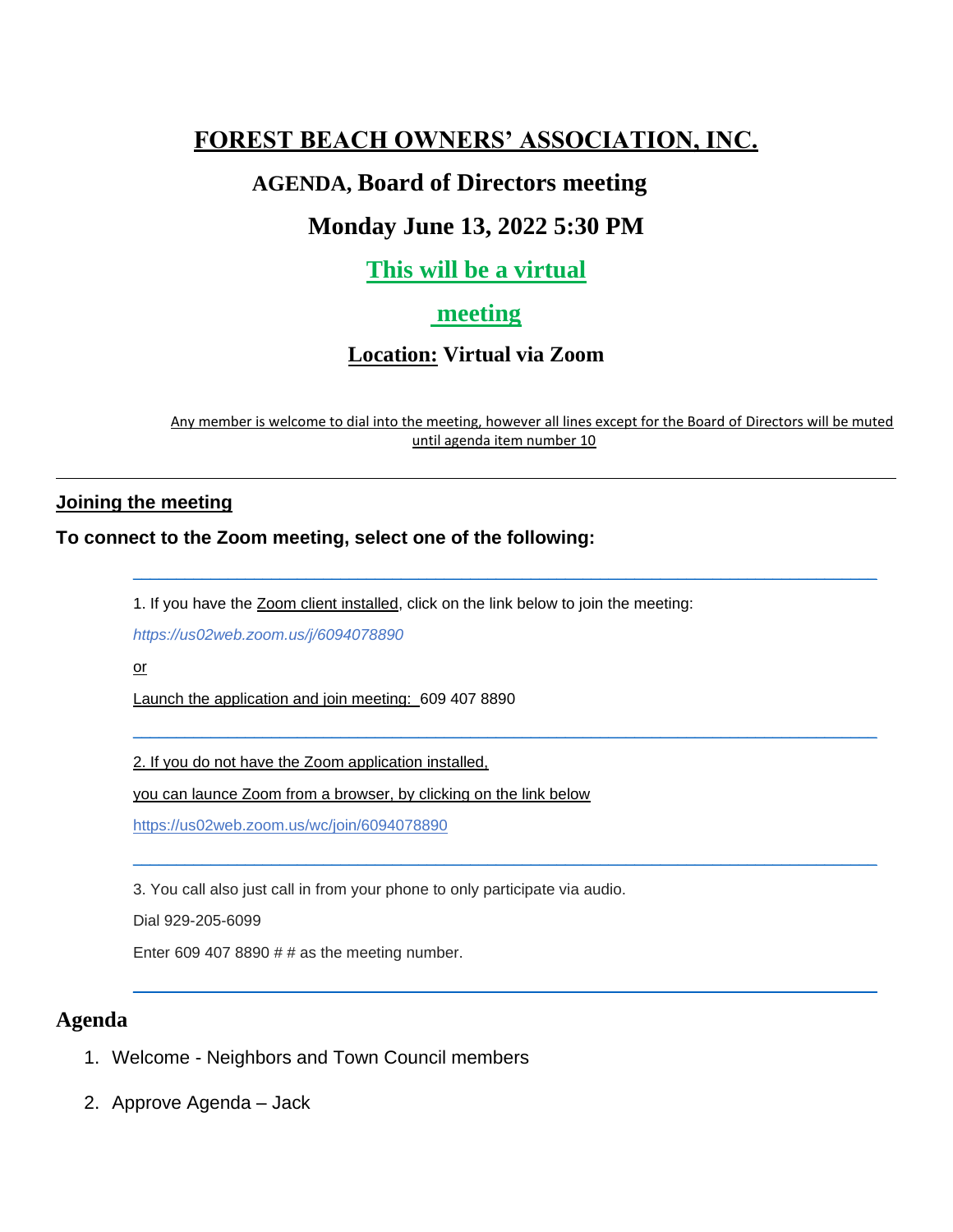### 3. Approval of prior meeting minutes

- a) Approve meeting minutes from May 09, 2022 Included Below Jack
- 4. Treasurer's report John

### 5. ARB Submissions and pending items - John

a) Issues discussed at meeting and list provided quarterly

### 6. Covenants enforcement John

- a) 12 Park Road
- b) Other Issues

### 7. Legal updates

- a) Letter to owners for ARB violations
	- 1. Encroachments onto Avocet Beach Access

### 8. Committee updates

- a) BCOLT compliance Jack
	- i. 9 cassina Firepit
	- ii. 10-11 Cassina graywater
	- iii. Tier 1 and 2 responses from Russell
- b) Forest Committee
- c) Beach Committee

## 9. Unfinished Business

- a) Avocet Beach Access
- b) Forest Beach Signs
- c) Break-ins North Forest Beach
	- i. Ackerman / Jernigan
- d) Sort Term Rentals (STR)
- e) LMO Overlay District

## 10.New business

- a) Elderberry Access
- 11.Membership comments (Limited to 3 minutes presentation)
- 12.Adjournment

The next meeting of the FBOA will be July 11, 2022, at 5:30 AM

**\_\_\_\_\_\_\_\_\_\_\_\_\_\_\_\_\_\_\_\_\_\_\_\_\_\_\_\_\_\_\_\_\_\_\_\_\_\_\_\_\_\_\_\_\_\_\_\_\_\_\_\_\_\_\_\_\_\_\_\_\_\_\_\_\_\_\_\_\_\_\_\_\_\_\_\_**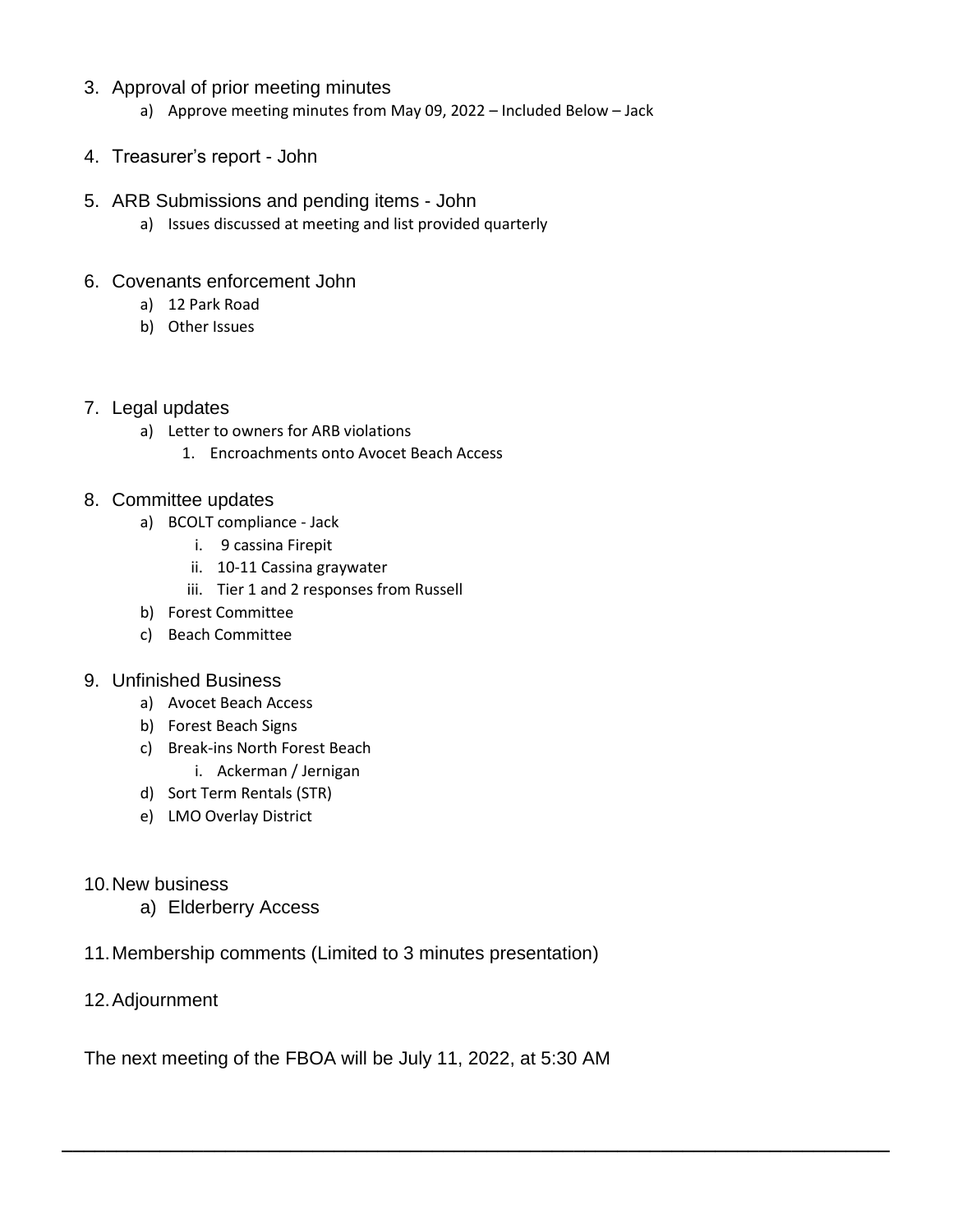#### Our Vision

"Forest Beach is a beach village where we live, work, play, learn and worship in harmony with everyone, with respect for our neighbors and the natural environment."

**P O Box 6442 Hilton Head Island, SC 29938-6442 Phone (843) 785-5565 Fax (843) 342-3801**

**FOREST BEACH OWNERS' ASSOCIATION P.O. Box 6442 Hilton Head Island, SC 29938-6442 (843) 785-5565, Fax (843) 842-3801 Email: [FBAssn@gmail.com](mailto:FBAssn@gmail.com) Website: forestbeachassociation.org**

### **Minutes of the Meeting of the Board of Directors May 9, 2022**

**Present:** Jack Daly, Eleanor Lightsey, Debbie Urato, Massimo Santangelo, guests Janine Jason, Jim Cook, Rose Rombaski, Anthony Sanvito, Mira Scott, Michelle Plinta, Paul Beckler

**Minutes:** The minutes from the April meeting were approved as read.

**Financial Report:** The report is deferred until next month's meeting.

**ARB Report:** The report is deferred until next month.

**Covenants Enforcement Report:** The report is deferred until next month.

**Legal Report:** Avocet St beach access – Debbie met with Katie Bair (property owner) to show her exactly what needs removal. She agreed, but asked for more time. Russell has sent her a letter on April  $21^{st}$ , suggesting removal before the FBOA files an action against her.

#### **Committee Reports**

- BCOLT compliance FBOA owns 35 oceanfront beach accesses. In South Forest Beach there are a group of violations on the land that BCOLT has entrusted to FBOA to maintain in their natural state. The first tier of violators has been sent letters asking for compliance:
	- 1. Laurel Lane have mostly complied
	- 2. Laurel Lane a new owner, a rental, is stalling
	- 3. Hopper (owner) no compliance, but has removed the fire pit
	- 4. Bayberry Lane several structural violations, owner is in the hospital

The second tier of violations includes gray water being dumped into the dunes. There are several violators, 2 owners on Cassina Lane and 9 Juniper. Jacob Perry will walk the dunes with Jack to make a report to the town. The owner of 9 Cassina is a repeat violator. The tier 3 violations are much milder.

- Forest Committee The QR code for the forest has been sent to Jeff Netzinger. They can be posted on private property on Park Road. We need someone to install posts. Jeff will work with the town about posting them along the town owned land. He will get back to us about the naming of the Forest in Sally Krebs's honor and about setting up an adopt a drain project. There is a new Natural Resources officer at the town: Brian Ebert.
- Sea Turtle QR codes In South Forest Beach 7 QR codes missing or replaced at Myrtle Lane, Firethorn Lane, Dogwood Lane, Elderberry Lane (QR sign was removed and replace with a dog poop bag dispenser), Sea Side Villas I, Ocean Dunes (turtle sign removed). In North Forest Beach: QR codes missing at Gannet and Curlew. At